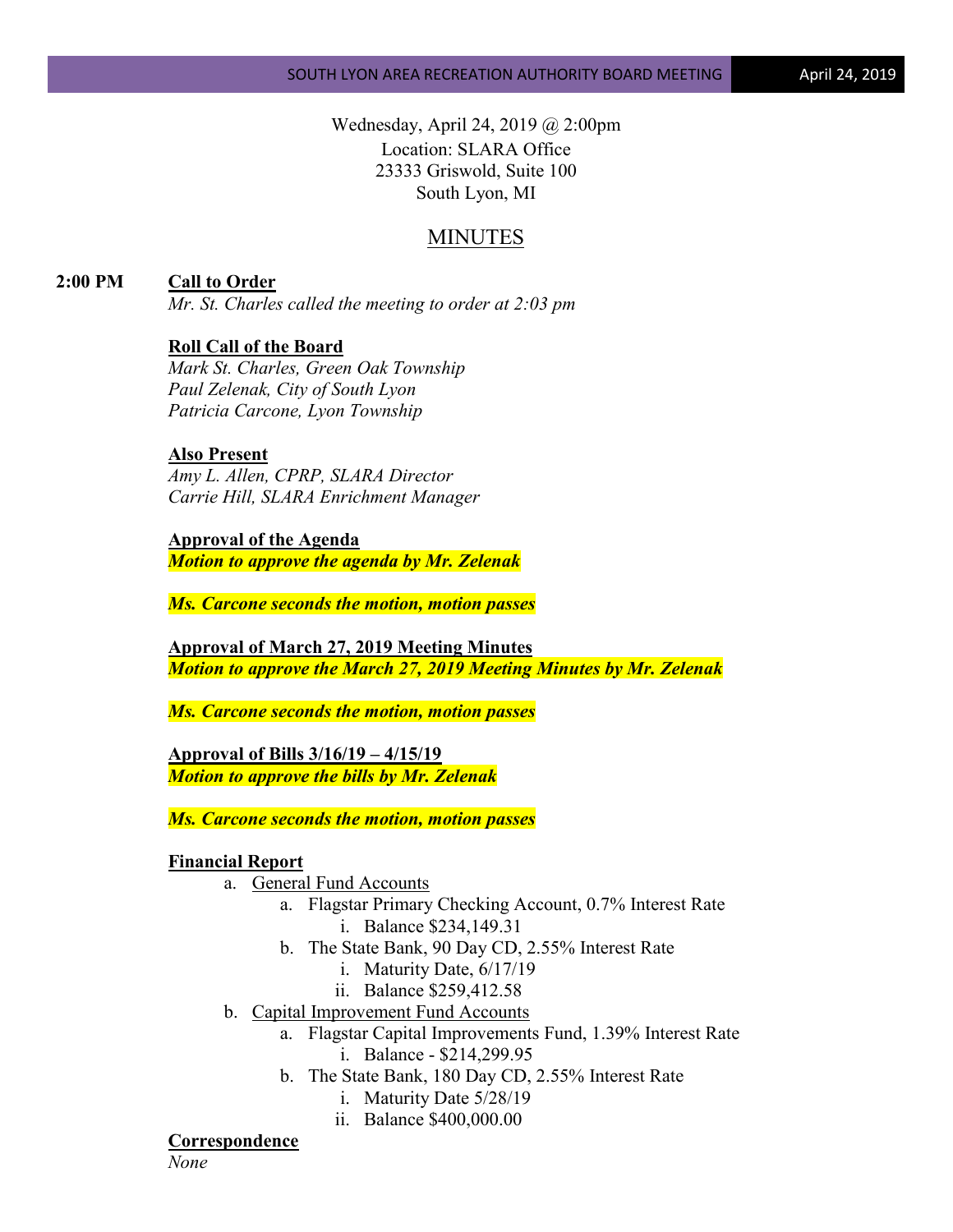**"Call to the Public"**

*None*

# **I) Old Business**

#### **1. SLARA Office Updates**

#### **a. SLARA Staff Meeting Minutes**

*Mrs. Allen shared with the board some items that had been brought up at the recent SLARA staff meeting. Staff budgets are due to Mrs. Allen by April 26<sup>th</sup>. Minimum Wage changes went into effect recently and all wages have been adjusted. The South Lyon JC's are hosting a Trivia Night this Friday at 7 pm at Pinz to benefit the SLARA. Staff evaluations have all been completed. The Camp informational meeting held on March 27th went smoothly and was well attended. Camp is already at 87% capacity.* 

## **b. Long Term Planning Session – Update**

*Mrs. Allen shared with the board a document that the staff had all worked on that showed the SLARA vision for the next few years. The focus will be on Customer Service, Appreciation, Quality and Community. At each staff meeting they will be discussing in detail ways to reach these goals. Information will be shared with the board as it is discussed.*

**c. Action Sports – Update** *No update at this time.*

#### **II) New Business**

# **1. Enrichment Programming Update – Carrie Hill, SLARA Enrichment Manager**

*Mrs. Hill presented the board with a packet highlighting all the new programs that she has brought to the SLARA for the past few seasons and for the upcoming season. This summer there are lots of new programs and the brochure actually went up in size from 48 to 56 pages to accommodate all of these new programs!*

# **2. SLARA Personnel 2019-2020 FY Budget**

*Mrs. Allen informed the board that there would be some personnel additions for the next fiscal year that will be requested. She wanted to give the board time to ask questions or go over concerns before the draft budget was due. The board requested that Mrs. Allen send out additional information to the board including previous year's budget, current budget, year to date numbers and projected budget for next year for the affected accounts and details what is being additionally requested in each account. Mrs. Allen said she would get that information to the board in the next week or two.*

#### **3. Board Member Comments**

*Mr. Zelenak – Ladies Night Out is coming up on May 10<sup>th</sup>. They are expecting a big turn out again. There is a paving project beginning on 10 Mile Road between the railroad tracks and Meadowbrook. This summer there are lots of great events coming up including Concerts, the Farmers Market, Cruise Nights and more. The City received a Brooksie Way Grant for \$1,000 to help with the purchase and installation of a wheelchair swing for McHattie Park. There will also be a lot of public utilities infostructure work beginning soon.*

*Ms. Carcone – The Township is gearing up for Kitefest which will take place the first weekend in June. The new Township website is now up and running. The Township is also*